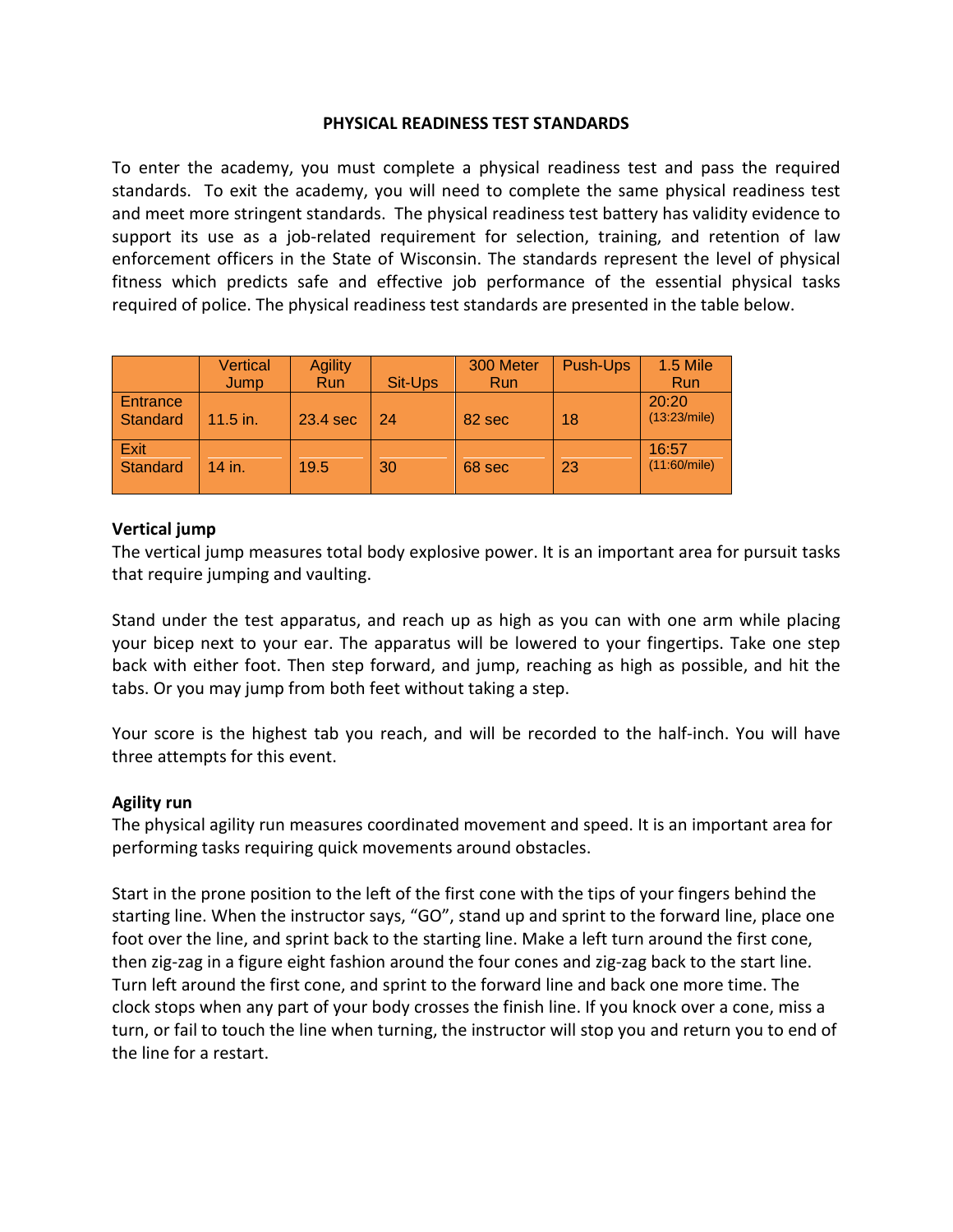Your score is the time it takes to complete the run, and will be recorded to the tenth of a second. You will have two trials for this event.

## **Sit-up Test**

The one-minute sit up test measures muscular endurance of the abdominal muscles, an important area for many physical tasks and injury prevention.

Lie on your back, with your knees bent at approximately a 90 degree angle. Your feet may be together or apart, but the heels must stay in contact with the surface. Your partner will hold your ankles. The tips of your fingers must stay behind the ears. When the instructor says "GO," lift your upper body (head and torso) by bending at the waist, move your elbows to or past your kneecaps. Return to the starting position, with your shoulder blades touching the surface. This constitutes one repetition. If you arch your back, lift your buttocks from the mat, move your finger tips forward of your ears, fail to touch the knees, stop to rest in the down position, or fail to touch your shoulders to the mat, you will receive a warning. For any subsequent violation, the repetition will not count. You may rest momentarily in the up position during the test but every effort should be made to move continuously throughout the test period. You will have one minute to complete the proscribed number of sit ups.

Your score is the number of proper form sit-ups performed.

### **300 meter run**

The 300 meter run is a test of anaerobic capacity. This is an important area for performing short intense burst of effort such as in pursuit tasks.

The score is the time it takes to complete the course. You will start at the command "GO" run as fast as possible to the finish line. You must complete the run without help.

### **Push-up Test**

The push-up test measures the muscular endurance of the upper body (chest, shoulders, and triceps). This is an important area for many tasks including use of force, lifting, carrying, and pushing.

You will start by assuming the front-leaning rest position by placing your hands on the surface, slightly wider than shoulder width apart, fingers facing forward. The back, buttocks, and legs must be in a generally straight line from the head to the heels. The feet may be together or up to twelve inches apart. When the instructor says "GO," lower your body by bending the elbows until the tops of the upper arms, shoulders, and upper back are aligned and parallel to the ground. Return to the starting position by soft-locking your elbows. This constitutes one repetition. You may rest momentarily in the up position but every effort should be made to move continuously throughout the test period. You must keep your body straight from your heels to your shoulders and softlock your elbows or you will receive a warning. For any subsequent violation, the repetition will not count. The test will be considered over when the